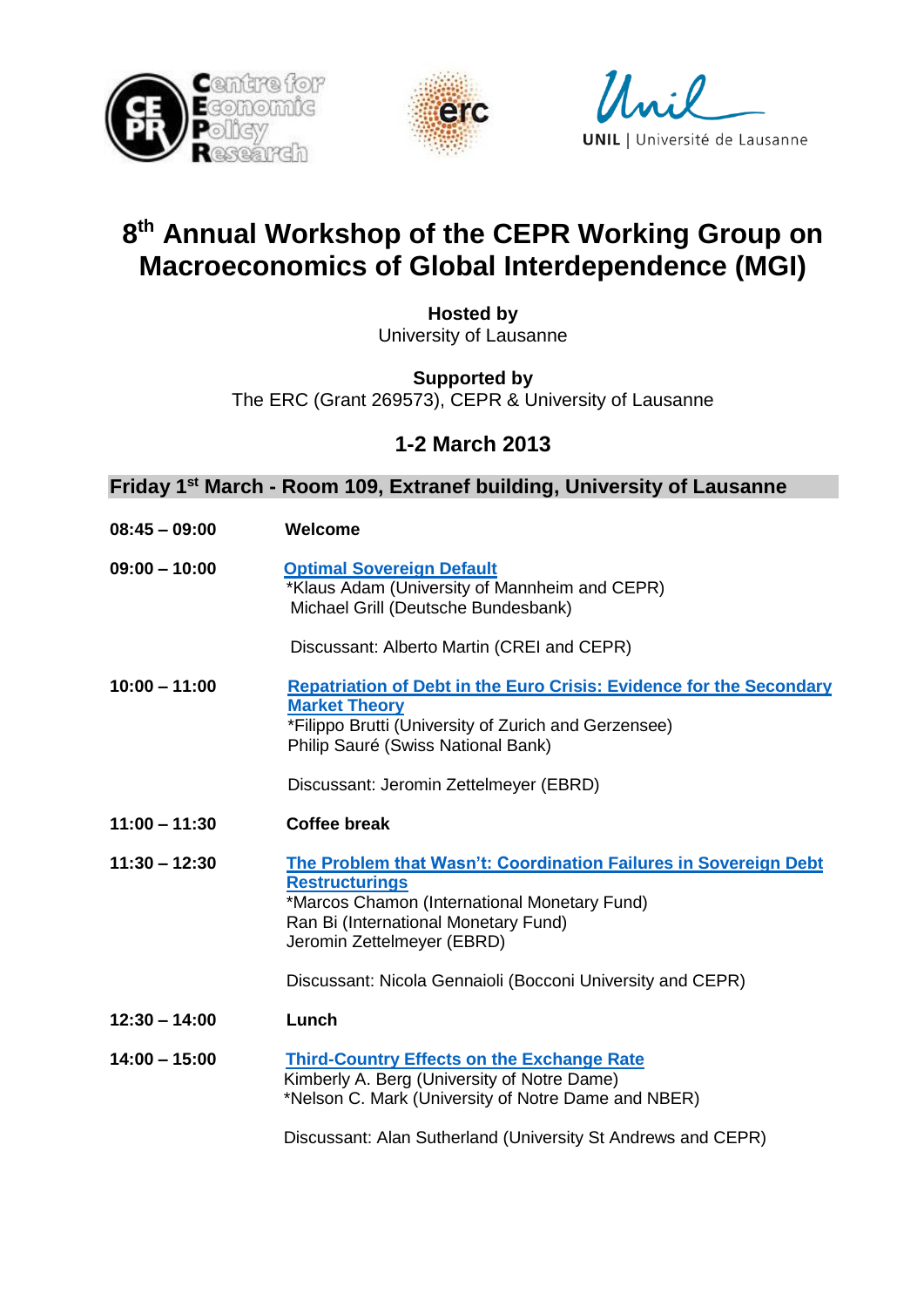| $15:00 - 16:00$ | <b>Measuring the Dynamics of Global Business Cycle Connectedness</b><br>Francis X. Diebold (University of Pennsylvania)<br>*Kamil Yilmaz (Koç University)                                                                                                                                                                     |
|-----------------|-------------------------------------------------------------------------------------------------------------------------------------------------------------------------------------------------------------------------------------------------------------------------------------------------------------------------------|
|                 | Discussant: Vasco Carvalho (CREI and CEPR), TBC                                                                                                                                                                                                                                                                               |
| $16:00 - 16:30$ | <b>Coffee break</b>                                                                                                                                                                                                                                                                                                           |
| $16:30 - 17:30$ | <b>Quantifying Productivity Gains from Foreign Investment</b><br>Christian Fons-Rosen (University Pompeu Fabra)<br>Sebnem Kalemli-Ozcan (University of Maryland, CEPR and NBER)<br>*Bent E. Sørensen (University of Houston and CEPR)<br>Carolina Villegas-Sanchez (ESADE)<br>Vadym Volosovych (Erasmus University Rotterdam) |
|                 | Discussant: Alessandra Bonfiglioli (Institut d'Analisi Economica and<br>CEPR)                                                                                                                                                                                                                                                 |
| $17:30 - 18:30$ | <b>Bilateral Financial Linkages and Global Imbalances: a View on the</b><br><b>Eve of the Financial Crisis</b><br>*Gian Maria Milesi-Ferretti (International Monetary Fund and CEPR)<br>Francesco Strobbe (The World Bank)<br>Natalia Tamirisa (International Monetary Fund)                                                  |
|                 | Discussant: Cédric Tille (HEID and CEPR)                                                                                                                                                                                                                                                                                      |
| 19:30           | <b>Dinner</b>                                                                                                                                                                                                                                                                                                                 |
|                 |                                                                                                                                                                                                                                                                                                                               |
|                 | Saturday 2 March - Conference room, Hotel Alpha Palmier Lausanne                                                                                                                                                                                                                                                              |
| $08:30 - 09:30$ | <b>International Debt Deleveraging</b><br>*Luca Fornaro (London School of Economics)                                                                                                                                                                                                                                          |
|                 | Discussant: Jaume Ventura (CREI, UPF, and CEPR)                                                                                                                                                                                                                                                                               |
| $09:30 - 10:30$ | A Quantitative Model of Slow Recoveries from Financial Crises<br>*Albert Queraltó (Federal Reserve Board)                                                                                                                                                                                                                     |
|                 | Discussant: Robert Kollman (ULB and CEPR)                                                                                                                                                                                                                                                                                     |
| $10:30 - 11:00$ | <b>Coffee break</b>                                                                                                                                                                                                                                                                                                           |
| $11:00 - 12:00$ | <b>Banking across Borders</b><br>*Friederike Niepmann (Federal Reserve Bank of New York)                                                                                                                                                                                                                                      |
|                 | Discussant: Nicolas Coeurdacier (Sciences Po and CEPR)                                                                                                                                                                                                                                                                        |
| $12:00 - 13:00$ | <b>Capital Controls and Currency Wars</b><br>*Anton Korinek (University of Maryland)                                                                                                                                                                                                                                          |
|                 | Discussant: Kenza Benhima (University of Lausanne)                                                                                                                                                                                                                                                                            |